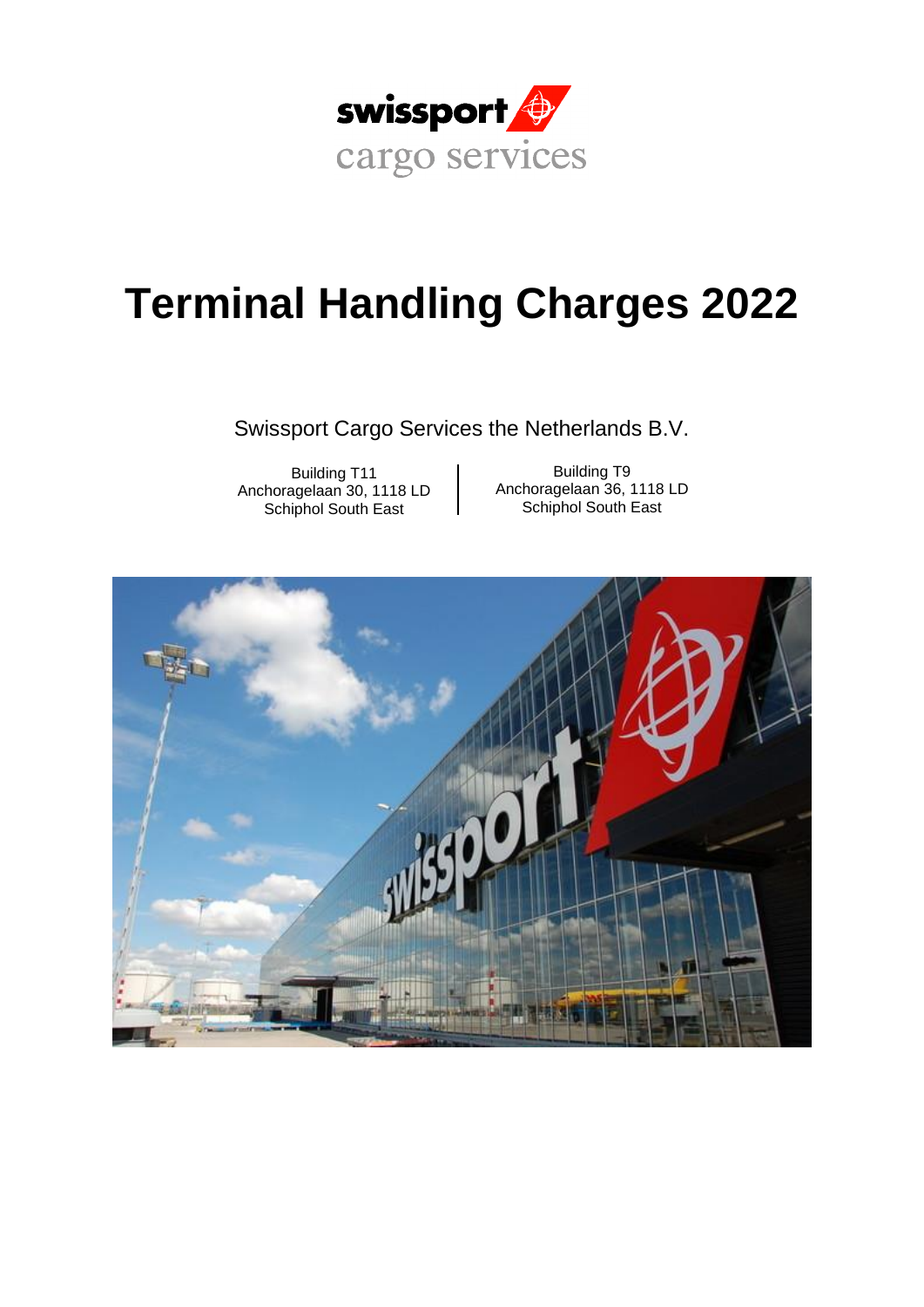

## **1 – Import:**

| 1.1 – Import Warehouse facility charges: |                                                                                  |                                          |                                    |
|------------------------------------------|----------------------------------------------------------------------------------|------------------------------------------|------------------------------------|
| Nr.                                      | Subject                                                                          | Tariff unit                              | Price $(\epsilon)$                 |
| 1.10                                     | Import Warehouse facility charges<br>(COVID surcharge applies as per 2020 level) | Minimum<br>(per Part)<br>Per kg          | 28,00<br>0,125                     |
| 1.11<br>1.12<br>1.13<br>1.14             | LD <sub>3</sub><br>DQF/FQF or similar size<br>10ft<br>16ft or 20ft               | Per ULD<br>Per ULD<br>Per ULD<br>Per ULD | 70,00<br>92,00<br>132,50<br>252,00 |
| 1.15                                     | Import warehouse facility charge (NON-ACN agents and/or<br>Cash/PIN)             | Minimum<br>Per kg                        | 92,00<br>0,125                     |

|                                                                                                                                                                                                                                                                                                                                                                                                                                                                                                                  | 1.2 - Import Express handling charges:<br>(Fee in addition to the warehouse facility charges) |                    |                    |  |
|------------------------------------------------------------------------------------------------------------------------------------------------------------------------------------------------------------------------------------------------------------------------------------------------------------------------------------------------------------------------------------------------------------------------------------------------------------------------------------------------------------------|-----------------------------------------------------------------------------------------------|--------------------|--------------------|--|
| Nr.                                                                                                                                                                                                                                                                                                                                                                                                                                                                                                              | Subject                                                                                       | <b>Tariff unit</b> | Price $(\epsilon)$ |  |
| 1.20                                                                                                                                                                                                                                                                                                                                                                                                                                                                                                             | Express shipments till 1500 kg loose                                                          | Fixed              | 105,00             |  |
| 1.21                                                                                                                                                                                                                                                                                                                                                                                                                                                                                                             | Shipments exceeding 1500 kg                                                                   | Per kg             | 0.077              |  |
| Urgent shipments can be collected 3 hours after arrival of a passenger flight and 5 hours after arrival of a freighter flight. Urgent<br>shipments must be requested by email to the applicable operational addresses of the handling terminal as per contact details of the<br>last page of this document at least 6 hours prior to scheduled time of arrival. If due to operational reasons this can not be<br>accomplished, Swissport Cargo Services has the right to refuse the request of express handling. |                                                                                               |                    |                    |  |

| 1.3 - Import Additional charges: |                                                                   |                            |                  |
|----------------------------------|-------------------------------------------------------------------|----------------------------|------------------|
| Nr.                              | Subject                                                           | <b>Tariff unit</b>         | <u>Price</u> (€) |
| 1.30                             | Bank shipments (will only apply when requested by SCS)            | Per AWB                    | 59,50            |
| 1.31                             | VAH (Voor Aanmelding Halen PGTS) (Pre-announcement<br>collection) | Per AWB                    | 17,50            |
| 1.32                             | Human remains                                                     | Per AWB                    | 181,50           |
| 1.33                             | Charges collect fee<br>(Delivery only when payment is received)   | 5% of CC amount<br>Minimum | 59,50            |
| 1.34                             | Re-weighing shipment                                              | Per occasion               | 59,50            |
| 1.35                             | Envirotainer under power (24hrs or part- off)                     | Per unit                   | 82,00            |
| 1.36                             | Envirotainer check (if applicable on request)                     | Per check                  | 62,00            |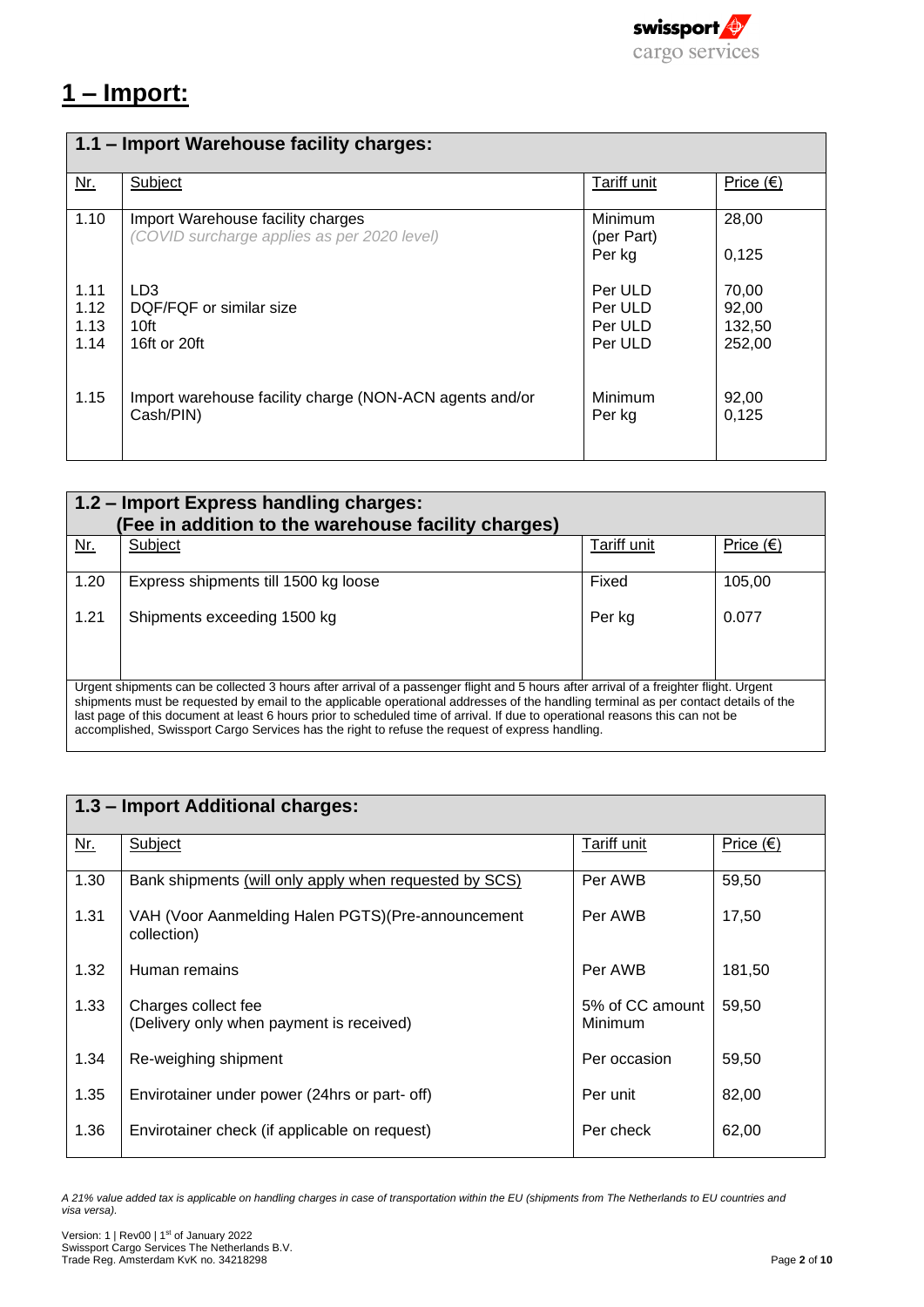

|            | 1.4- Import / Transit Storage charges:                                                                                                                                                                                                                                                                                                                  |                                 |                    |
|------------|---------------------------------------------------------------------------------------------------------------------------------------------------------------------------------------------------------------------------------------------------------------------------------------------------------------------------------------------------------|---------------------------------|--------------------|
| <u>Nr.</u> | Subject                                                                                                                                                                                                                                                                                                                                                 | Tariff unit                     | Price $(\epsilon)$ |
| 1.40       | Storage* (after arrival notification, 18hrs free storage)<br>Shipment stopped by Authorities: Import storage charges apply<br>after 18hrs. Please request approval at appropriate Authorities<br>for storage shipment(s) at own facility until formally/officially<br>released.<br>Milkrun storage, same condition applies as above, but after<br>48hrs | Minimum/day<br>Per vol kg/day   | 54,50<br>0,104     |
| 1.41       | Storage (after 2 days)                                                                                                                                                                                                                                                                                                                                  | Per vol kg/day                  | 0,163              |
| 1.42       | VUN <sup>**</sup> storage per day (no free storage, after arrival<br>notification)                                                                                                                                                                                                                                                                      | Minimum/day<br>Per vol kg/day   | 98,00<br>0,251     |
| 1.43       | Cool storage minimum (no free storage, after arrival<br>notification)                                                                                                                                                                                                                                                                                   | Minimum/day<br>Per vol kg/day   | 67,00<br>0,151     |
| 1.44       | Dangerous goods*** storage (no free storage, after arrival<br>notification incl. ELI, ELM, EBM and EBI                                                                                                                                                                                                                                                  | Minimum/day<br>Per vol kg/day   | 67,00<br>0,151     |
| 1.45       | Pharma storage ambient (no free storage, after arrival<br>notification)                                                                                                                                                                                                                                                                                 | Minimum/day<br>Per vol kg / day | 67,00<br>0,151     |
| 1.46       | VAL shipments - embargoed                                                                                                                                                                                                                                                                                                                               |                                 |                    |
| 1.47       | Storage Import Transit, 36hrs free storage after check-in<br>(applies to Carriers only).                                                                                                                                                                                                                                                                | Minimum/day<br>Per vol kg / day | 54,50<br>0,104     |
| 1.48       | <b>Radioactive shipments</b>                                                                                                                                                                                                                                                                                                                            | Minimum/day<br>Per vol kg / day | 96,50<br>0,221     |

\*A **free storage of 18 hours** applies to all general cargo shipments, from the moment receiving the Notification Off Arrival to Delivery status. Delivery is the moment of physically hand over Cargo to driver.

Storage and warehouse charges also apply to part shipments, each part will be charged individually. All import related fees will be invoiced to the consignee agent mentioned on the MAWB.

\*\* Shipments are VUN when of one the following points applies:

- a. Mentioned on AWB
- b. Mentioned in electronic messages
- c. On request of airline

\*\*\*The definition of dangerous goods is: all items mentioned in the IATA DGR with either a UN or ID number. Dangerous goods class 1 and class 6.2 must be collected within 6 hours. After 6 hours, the goods will be transferred to another location

to be stored. The cost of the transfer AND storage will be charged at cost plus an accounting surcharge of 10% (including ELI/ELM, EBM and EBI).

VOL: storage to be charged based on master air waybill "chargeable weight". In case gross weight exceeds chargeable weight, gross weight will be used.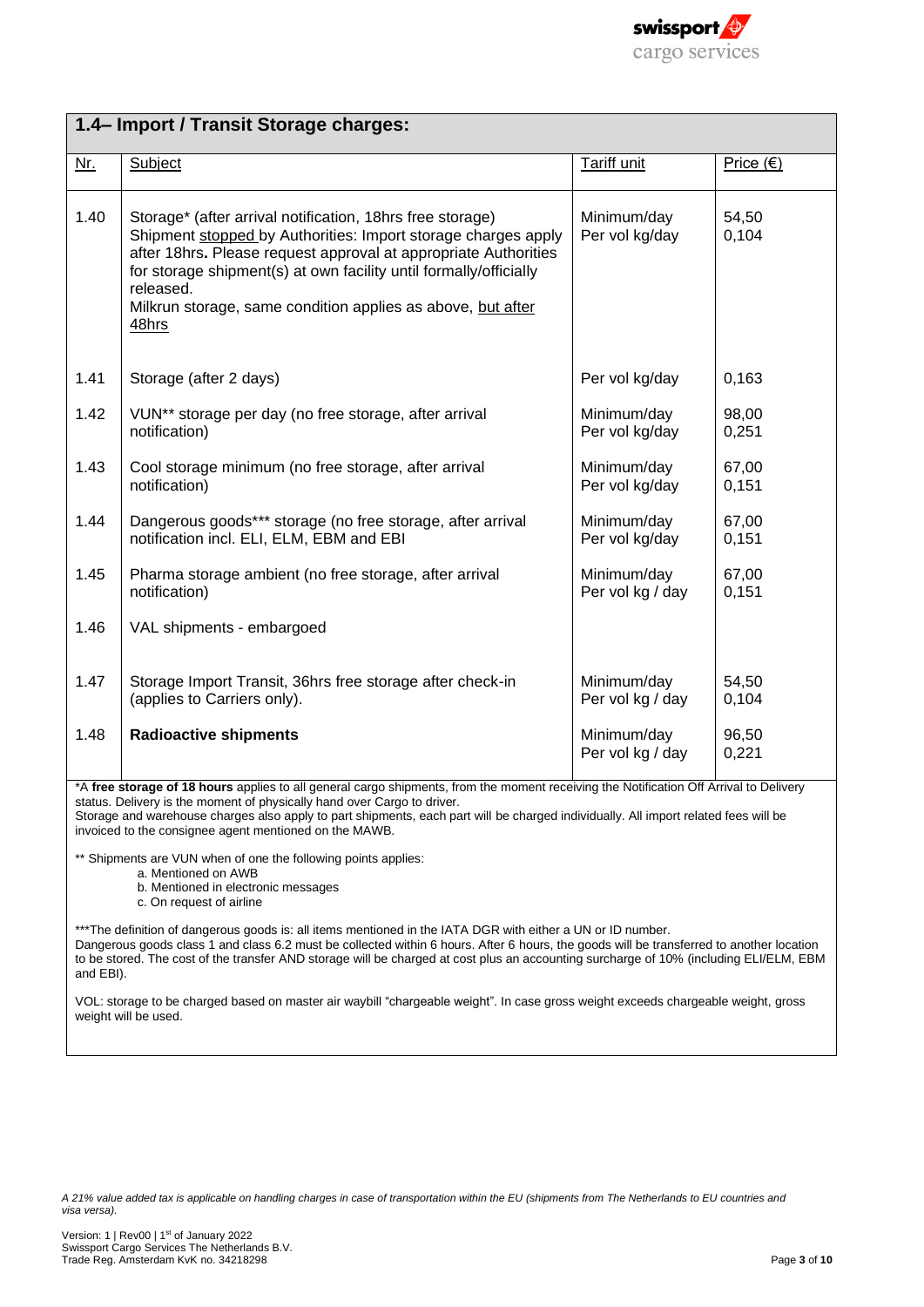

## **2 – Export**

|      | 2.1 - Export warehouse charges:                                     |                   |                  |  |
|------|---------------------------------------------------------------------|-------------------|------------------|--|
| $Mr$ | Subject                                                             | Tariff unit       | <u>Price (€)</u> |  |
| 2.10 | Export acceptance fee                                               | Per AWB           | 6,50             |  |
| 2.11 | Export acceptance fee Non ACN                                       | Per AWB           | 238,50           |  |
| 2.12 | Re-collection of Export shipments                                   | Minimum<br>Per kg | 84,00<br>0,120   |  |
| 2.13 | VAB (Voor Aanmelding Brengen PGTS) (Pre-announcement<br>collection) | Per AWB           | 17,50            |  |

|      | 2.2 - Export / Transit Storage charges:                                                                                                                                                                                                                                                                                  |                               |                |  |
|------|--------------------------------------------------------------------------------------------------------------------------------------------------------------------------------------------------------------------------------------------------------------------------------------------------------------------------|-------------------------------|----------------|--|
| Nr.  | Subject                                                                                                                                                                                                                                                                                                                  | Tariff unit                   | Price $(€)$    |  |
| 2.20 | Storage (General Cargo)<br>Storage charges (72 hrs free storage)*<br>*Applicable when actual delivery and actual departed flight is<br>exceeding 72 hrs.                                                                                                                                                                 | Minimum<br>Per vol kg/day     | 54,50<br>0,104 |  |
| 2.21 | VAL shipments not handled                                                                                                                                                                                                                                                                                                |                               |                |  |
| 2.22 | Cool storage (24 hrs free storage)                                                                                                                                                                                                                                                                                       | Minimum/day<br>Per vol kg/day | 67,00<br>0,151 |  |
| 2.23 | Pharma storage ambient (24 hrs free storage)                                                                                                                                                                                                                                                                             | Minimum/day<br>Per vol kg/day | 67,00<br>0,151 |  |
| 2.24 | Dangerous goods storage (24 hrs free storage)                                                                                                                                                                                                                                                                            | Minimum/day<br>Per vol kg/day | 67,00<br>0,151 |  |
| 2.25 | VUN <sup>**</sup> storage per day (24 hrs free storage)                                                                                                                                                                                                                                                                  | Minimum/day<br>Per vol kg/day | 98,00<br>0,251 |  |
|      | ** Shipments are VUN when of one of the following points applies:<br>a. Mentioned on AWB<br>b. Mentioned in electronic messages<br>c. On request of airline<br>VOL: storage to be charged based on master air waybill "chargeable weight".<br>In case gross weight exceeds chargeable weight, gross weight will be used. |                               |                |  |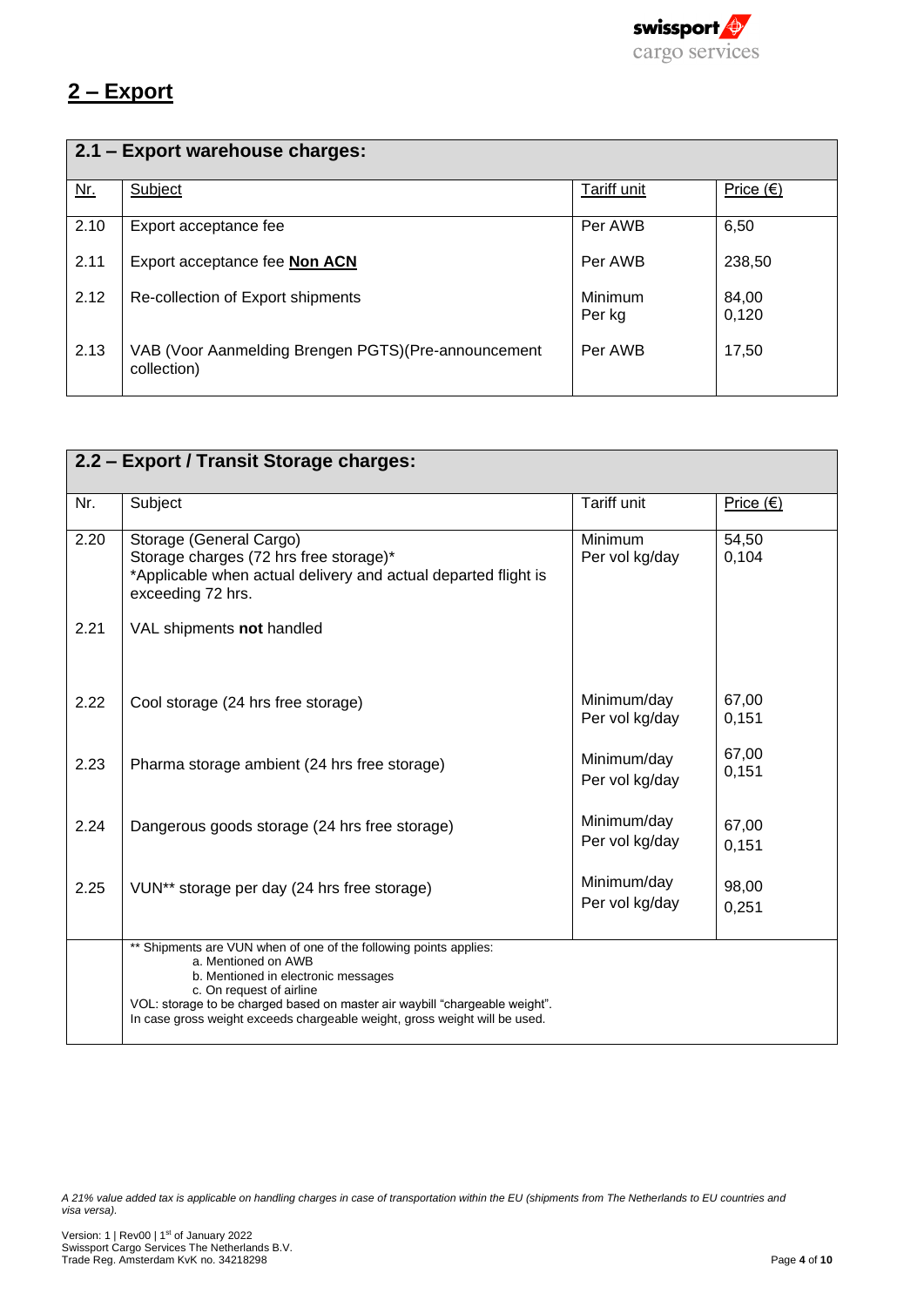

| 2.3 - Export 'Not Ready For Carriage' Charges: |                                 |             |                    |
|------------------------------------------------|---------------------------------|-------------|--------------------|
| <u>Nr.</u>                                     | Subject                         | Tariff unit | Price $(\epsilon)$ |
| 2.30                                           | Not Ready for Carriage A, B & F | Fixed       | 53,00              |
| 2.31                                           | Not Ready for Carriage C, D & E | Fixed       | 226,00             |

|      | 2.4 - Special Cargo Charges:                                                                                                          |                    |                  |
|------|---------------------------------------------------------------------------------------------------------------------------------------|--------------------|------------------|
| Nr.  | Subject                                                                                                                               | <b>Tariff unit</b> | <u>Price (€)</u> |
| 2.40 | Human remains (excluding transport to mortuary)                                                                                       | Per AWB            | 217,50           |
| 2.41 | Live animal check                                                                                                                     | Per AWB            | 74,50            |
| 2.42 | Dangerous goods acceptance check (all categories)<br>>Note: in case fail, NRFC reason D on top will apply                             | Per AWB            | 54,50            |
| 2.43 | Pharma/Temperature controlled acceptance check<br>>Note: in case fail, NRFC reason D on top will apply                                | Per AWB            | 54,50            |
| 2.44 | Re-check charge all special commodities<br>(including reason) Note: re-check fee for export is always<br>combined with NRFC reason D. | Per AWB            | 295,00           |
|      | First 3 lines included, thereafter additional charge will apply.                                                                      | Per Line           | 7,50             |

| 2.5 - Export Additional charges: |                                        |             |                    |
|----------------------------------|----------------------------------------|-------------|--------------------|
| <u>Nr.</u>                       | Subject                                | Tariff unit | Price $(\epsilon)$ |
| 2.50                             | Envirotainer under power (per 24 hrs.) | Per unit    | 82,00              |
| 2.51                             | Envirotainer check (if applicable)     | Per check   | 62,00              |
|                                  |                                        |             |                    |

*A 21% value added tax is applicable on handling charges in case of transportation within the EU (shipments from The Netherlands to EU countries and visa versa).*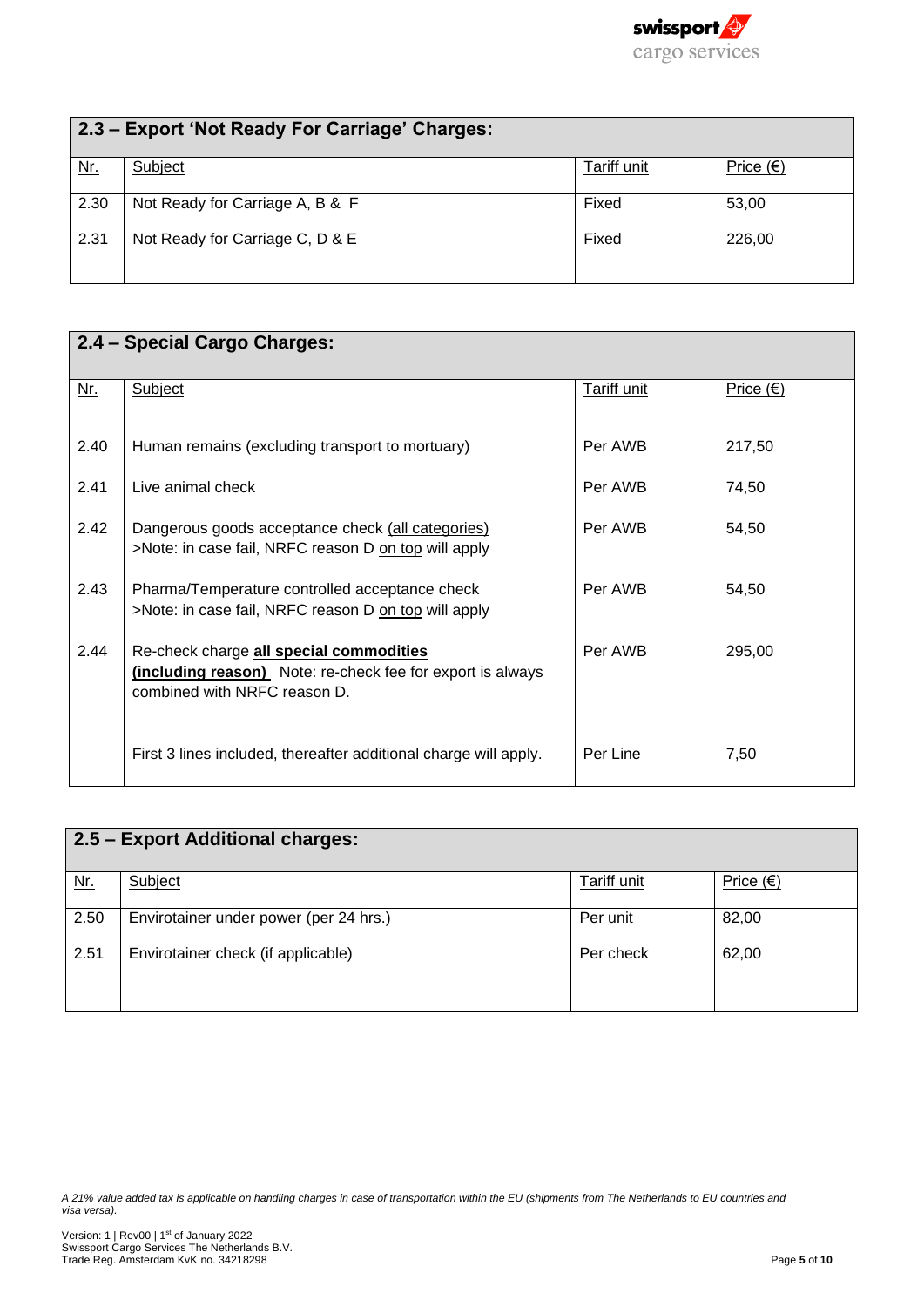

## **3 – Other Services:**

|            | 3.1 - Document charges:                                                       |              |                    |  |
|------------|-------------------------------------------------------------------------------|--------------|--------------------|--|
| <u>Nr.</u> | Subject                                                                       | Tariff unit  | Price $(\epsilon)$ |  |
| 3.10       | Issue T1 document                                                             | Per document | 103,00             |  |
| 3.11       | Issue CMR document                                                            | Per document | 51,00              |  |
| 3.12       | Issue ADR or IMO document                                                     | Per document | 59,50              |  |
| 3.13       | Copy of invoice and/or all other documentation (e.g damage -,<br>temp report) | Per document | 36,50              |  |

|      | 3.2 - Other charges:                                |                    |  |  |
|------|-----------------------------------------------------|--------------------|--|--|
| Nr.  | Subject                                             | Price $(\epsilon)$ |  |  |
| 3.21 | Airside transport (max. 5 dollies or 6 belly carts) | 186,00             |  |  |
| 3.22 | Stack preparation (max. 20 units)                   | 117,00             |  |  |
| 3.23 | Loading / unloading per container or full stack     | 15,00              |  |  |
| 3.24 | Digital photo ('s) per occasion (MAX. 6 pics)       | 66,00              |  |  |
| 3.25 | Replacement of AWB box key                          | 113,00             |  |  |
| 3.26 | Empty ULD storage, per unit per 24 hours            | 7,00               |  |  |

*A 21% value added tax is applicable on handling charges in case of transportation within the EU (shipments from The Netherlands to EU countries and visa versa).*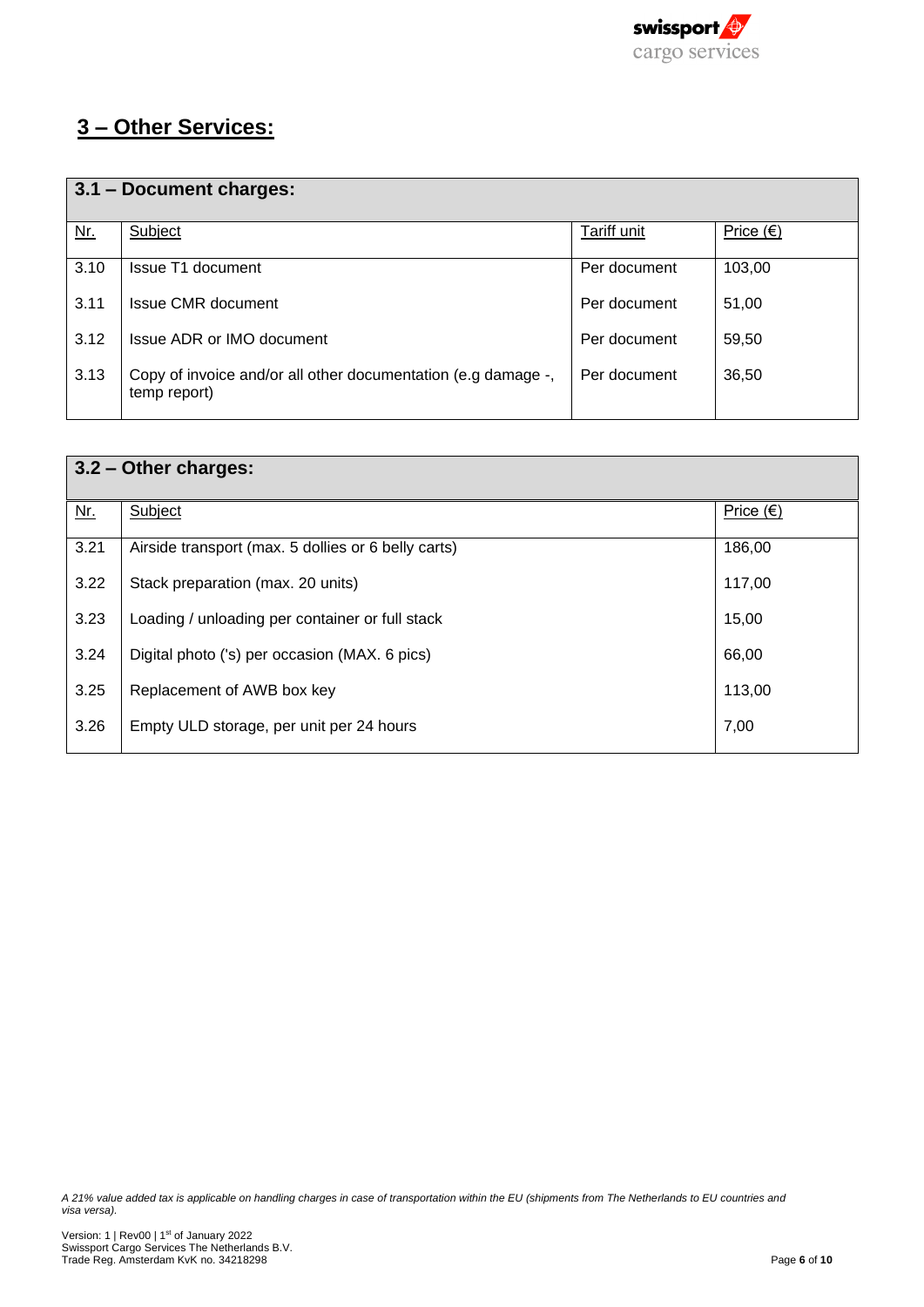

|                                      | 3.3 - Material charges:                                                       |                                                               |                                |
|--------------------------------------|-------------------------------------------------------------------------------|---------------------------------------------------------------|--------------------------------|
| <u>Nr.</u>                           | Subject                                                                       | Tariff unit                                                   | Price $(€)$                    |
| 3.20                                 | Replenishment of Dry ice                                                      | Per kg<br>Minimum                                             | 9,00<br>59,50                  |
| 3.21                                 | Shrink wrapping of ULD                                                        | Per ULD                                                       | 39,50                          |
| 3.22<br>3.23                         | Extra plastic cover<br>Removing of plastic cover from BUP's                   | Per ULD<br>Per ULD                                            | 25,00<br>11,50                 |
| 3.24                                 | Wooden skid (120 x 80 cm)                                                     | Per piece                                                     | 14,5                           |
| 3.25<br>3.26<br>3.27<br>3.28<br>3.29 | Plank 2M<br>Plank 3M<br>Beam 2M<br>Beam 3M<br>Soft board (244 x 122 x 1.0 cm) | Per piece<br>Per piece<br>Per piece<br>Per piece<br>Per piece | 7,00<br>9,50<br>16,00<br>18,50 |

| 3.4 - Various charges: |                                                             |              |                    |
|------------------------|-------------------------------------------------------------|--------------|--------------------|
| $Nr$ .                 | Subject                                                     | Tariff unit  | Price $(\epsilon)$ |
| 3.40                   | Repack shipments (excluding re-pack costs)                  | Per AWB      | At $cost + 18%$    |
| 3.41                   | Re-shaping of BUP including netting                         | Per BUP      | 85,00              |
| 3.42                   | Swissport escort fee at ramp (for supervision purposes)     | Per occasion | 333,50             |
| 3.43                   | Bank guarantee for import box at Swissport and direct debit | Per occasion | 2875.00            |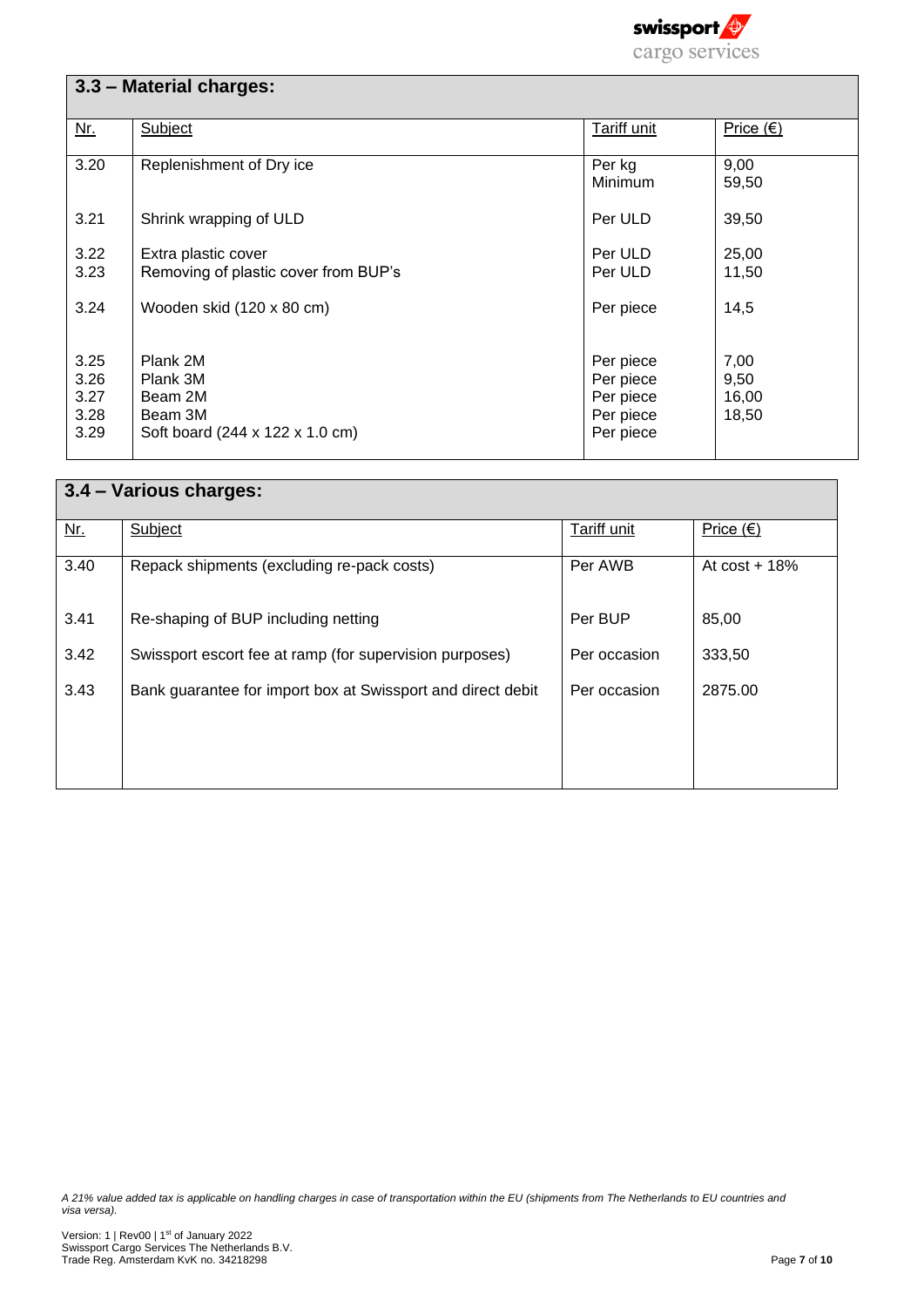

#### **3.5 – Security charges:**

#### *>Export cargo delivered unsecured will be subject to NRFC on top of Security charges printed below.*

| Nr.  | Subject                                                                      | Tariff unit              | Price $(\epsilon)$ |
|------|------------------------------------------------------------------------------|--------------------------|--------------------|
|      |                                                                              |                          |                    |
| 3.50 | Security screening of shipment (per shipment/AWB)                            | Per kg                   | 0.075              |
|      |                                                                              | Minimum                  | 89,00              |
|      | Note: in case of <b>X-ray</b> , transport charges to third party will apply. | At $cost + 18\%$         |                    |
|      |                                                                              |                          |                    |
| 3.52 | Security guard per hour/per person (minimum 2hrs)                            | Per hour                 | 98,00              |
|      |                                                                              |                          |                    |
| 3.53 | Review CCTV footages upon request of the customer*                           | Per 1/ <sub>2</sub> hour | 51,00              |
|      |                                                                              |                          |                    |

\*Customers may request Swissport Cargo Services to review CCTV images in order to obtain secondary information (relevant paperwork shall constitute primary evidence) in regard to claims or damages. Upon receiving such request Swissport Cargo Services will view such images and advise the requesting customer of its findings. The contents of such advice shall always be subjected to Swissport International Ltd. Corporate legal and governance considerations. In case where Swissport Cargo Services is clearly to be held responsible for mishandling, the cost for viewing the CCTV images shall not be invoiced to the carrier. Swissport Cargo Services reserves the right to evaluate the maximum price of screening based on each shipment. i.e. If a shipment is requested to be scanned that requires more than average workload, the price can be amended.

## **3.4 – Equipment & personnel charges:**

| <u>Nr.</u> | Subject                                                    | Tariff unit                       | Price $(\epsilon)$ |
|------------|------------------------------------------------------------|-----------------------------------|--------------------|
| 3.30       | 2.5 tons forklift incl. driver                             | Per $\frac{1}{2}$ hour            | 110,50             |
| 3.31       | 5 tons forklift incl. driver                               | Per 1/2 hour                      | 216,50             |
| 3.32       | 8 tons forklift incl. driver                               | Per 1/ <sub>2</sub> hour          | 325,50             |
| 3.33       | 16 tons forklift incl. driver                              | Per 1/ <sub>2</sub> hour          | 475,00             |
| 3.34       | Tele crane (Minimum 4 hours) (Minimum notice period 24hrs) | Per hour                          | At $cost + 18%$    |
| 3.35       | Hydraulic pump vehicle                                     | Per 1/ <sub>2</sub> hour          | 26,50              |
| 3.36       | Personnel charges                                          | Per $\frac{1}{2}$ hour<br>Minimum | 52,00<br>124,50    |
| 3.67       | Cool truck rental (minimum 24hrs, subject availability)    | Per 24 hours                      | At $cost + 18%$    |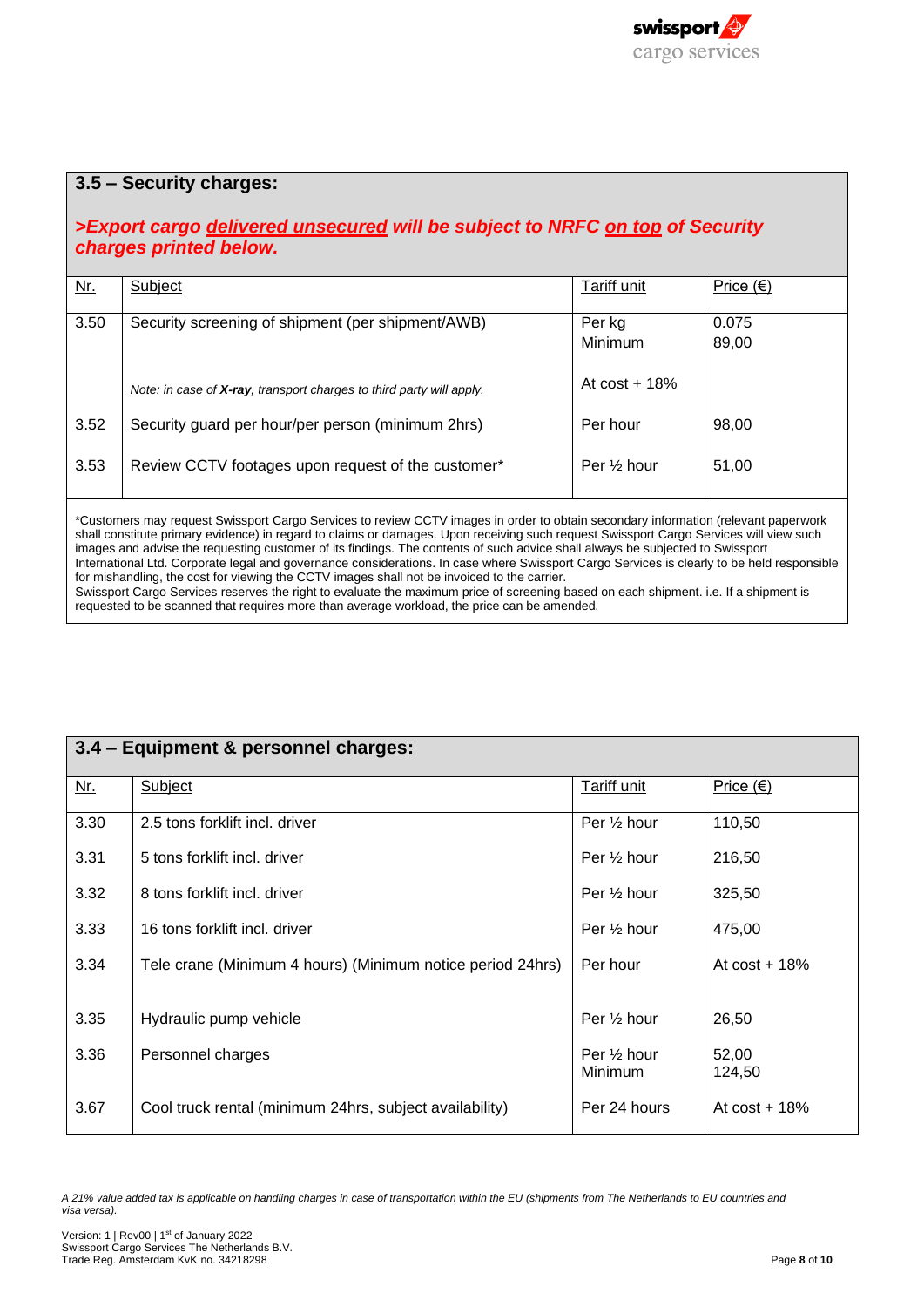

| $3.6 -$ Customs: |                                                                                                              |                          |                    |
|------------------|--------------------------------------------------------------------------------------------------------------|--------------------------|--------------------|
| <u>Nr.</u>       | Subject                                                                                                      | Tariff unit              | Price $(\epsilon)$ |
| 3.60             | Customs file handling administration fee (excluding penalties)<br>and taxes)                                 | Per File                 | 137,00             |
| 3.61             | Destruction charges (excluding discharge via destruction,<br>external costs, penalties, VAT and custom fees) | Per AWB (Min.)<br>Per kG | 241.50<br>0.163    |
| 3.62             | Customs clearance                                                                                            | Per AWB                  | At $cost + 18\%$   |
| 3.63             | Personnel cost (Licences, permit etc.)                                                                       | Per 1/ <sub>2</sub> hour | 59,50              |

| <u>4 – Ramp Equipment:</u> |                            |              |                    |
|----------------------------|----------------------------|--------------|--------------------|
| Nr.                        | Subject                    | Tariff /     | Price $(\epsilon)$ |
| 4.10                       | Water service              | Per occasion | 176,00             |
| 4.11                       | Toilet service             | Per occasion | 176,00             |
| 4.12                       | Air Start Unit (ASU)       | Per occasion | 409,50             |
| 4.13                       | Ground Power Unit (GPU)    | Per hour     | 241,50             |
| 4.14                       | Crew stairs                | Per hour     | 101,00             |
| 4.15                       | Pallet mover               | Per hour     | 206,00             |
| 4.16                       | Mulag tug                  | Per hour     | 170,00             |
| 4.17                       | Lower deck loader          | Per hour     | 306,50             |
| 4.18                       | Maindeck loader            | Per hour     | 475,00             |
| 4.19                       | Conveyor belt              | Per hour     | 176,00             |
| 4.20                       | LD3 container dolly        | Per hour     | 72,00              |
| 4.21                       | 10 foot dolly              | Per hour     | 138,00             |
| 4.22                       | 20 foot dolly              | Per hour     | 241,50             |
| 4.23                       | Pushback including headset | Per occasion | 409,50             |
| 4.24                       | Airconditioning unit       | Per hour     | 377,00             |
| 4.25                       | Heating unit               | Per hour     | 377,00             |